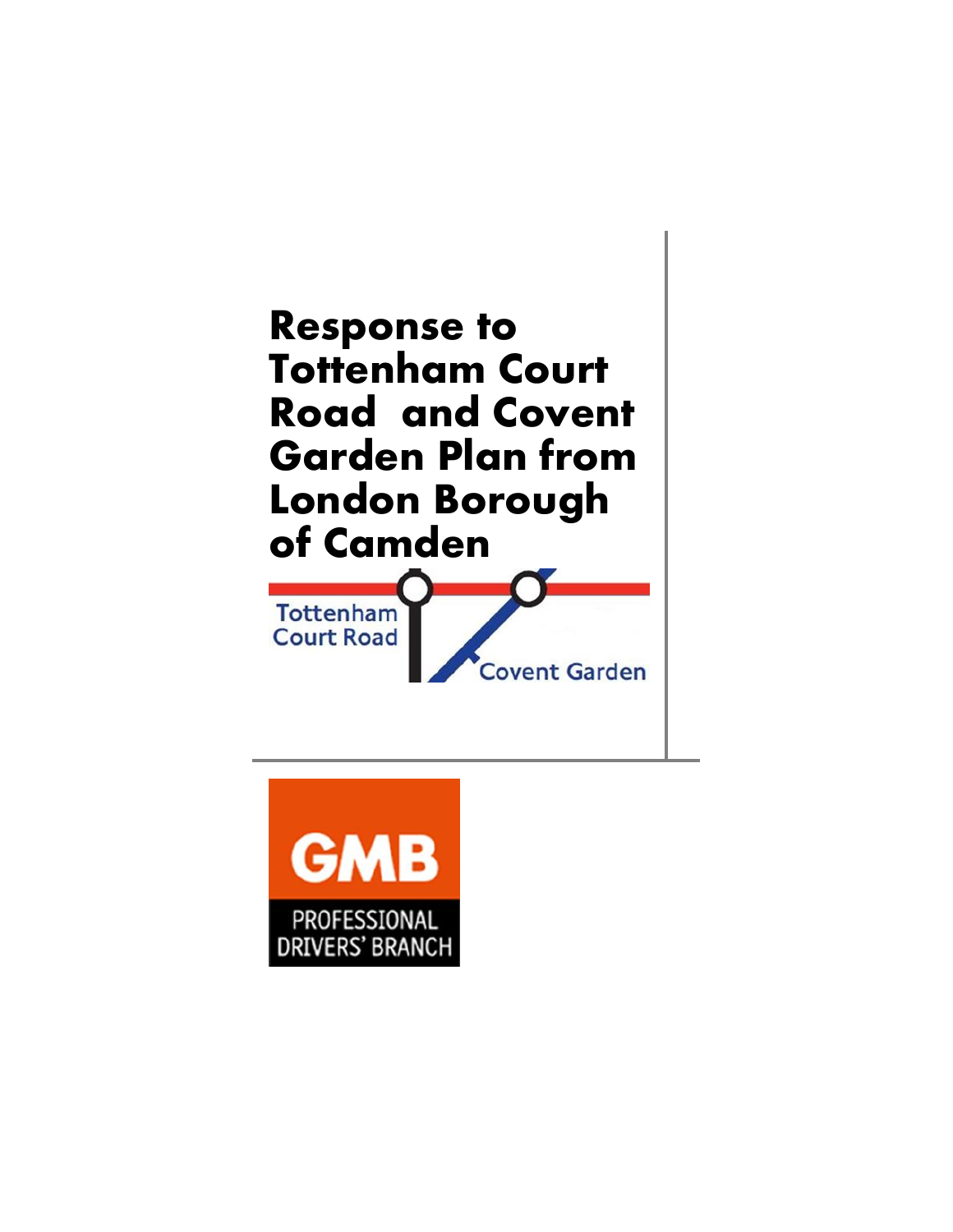# **GMB Professional Driver's Branch**

Our membership is made up of both private hire, Hackney drivers as well as delivery, ambulance drivers and those who drive professionally for a living. We also have a number of small private hire operators within our membership.

We have a close working relationship with TFL and have been responsible for working to help create and work on the legislation in place today from work on sight and diabetes for drivers to the bus lane signs available for Private hire vehicles in London.

Our membership is substantial and growing.

We have links with many safety groups and other trade bodies.

Our branch maintains cordial relations with many licencing authorities.

We meet with both enforcement and ground transportation officials on a frequent basis at TFL.

The GMB has had recent contact with most assembly members and the Mayor in relation to the needs of both Passengers and drivers in London and its environs and this submission is a further clarification of our concerns and suggestions.

### **Tottenham Court Road and Environs Proposals Response**

GMB Professional Divers branch have spent a substantial period looking at your proposals for the project based on the redevelopment of the traffic and pedestrian infrastructure of Tottenham Court Road and its surrounding area and cannot draw many conclusions on how these proposed changes will improve life In our great capital.

In our review we will comment on the individual areas on location by location basis.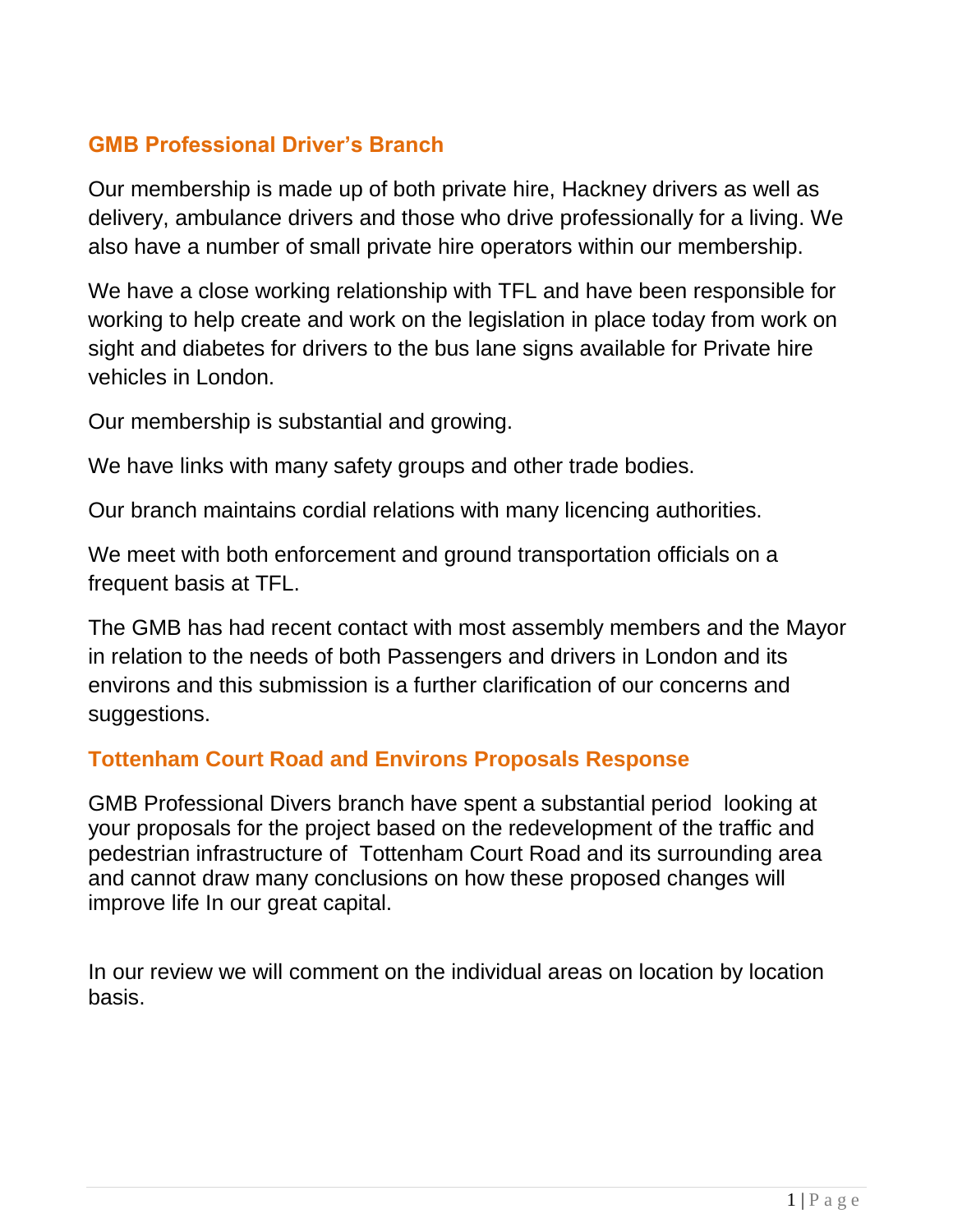# **Past works and Planned Proposals**

Work's at the junction of Tottenham Court Road and Euston Road have only recently been completed and some of that worked involved widening of pavements by outside UCH now according to your proposals pavements are to be narrowed in this vicinity.

What added expense will this create bearing in mind the cost of the previous works in that area is that included in your current costing's on the new development?

Has this been pointed out to your rate payer's we feel that the Local Government Ombudsman would take a dim view of this as would your own constituents.

Attractive pavements look agreeable for the first few years and then degrade.

Why is not the same energy not been put into the large amount of potholed and decrepit roads within Camden which seem to be left or if repaired the works are completed cheaply and as only a short term fix.

Tottenham Court Road is a major transport though fare for road transport as well as a main artery within London.

Are Camden suggesting this traffic will simply disappear and the remainder will not be causing congestion in Gower St which will have 1 lane of traffic in a southerly direction and two heading north, for all private cars HGV's private hire and taxis.

Why have you ignored Private Hire when looking at vehicles and access?

Do you consider Private hire drivers to be second class citizens?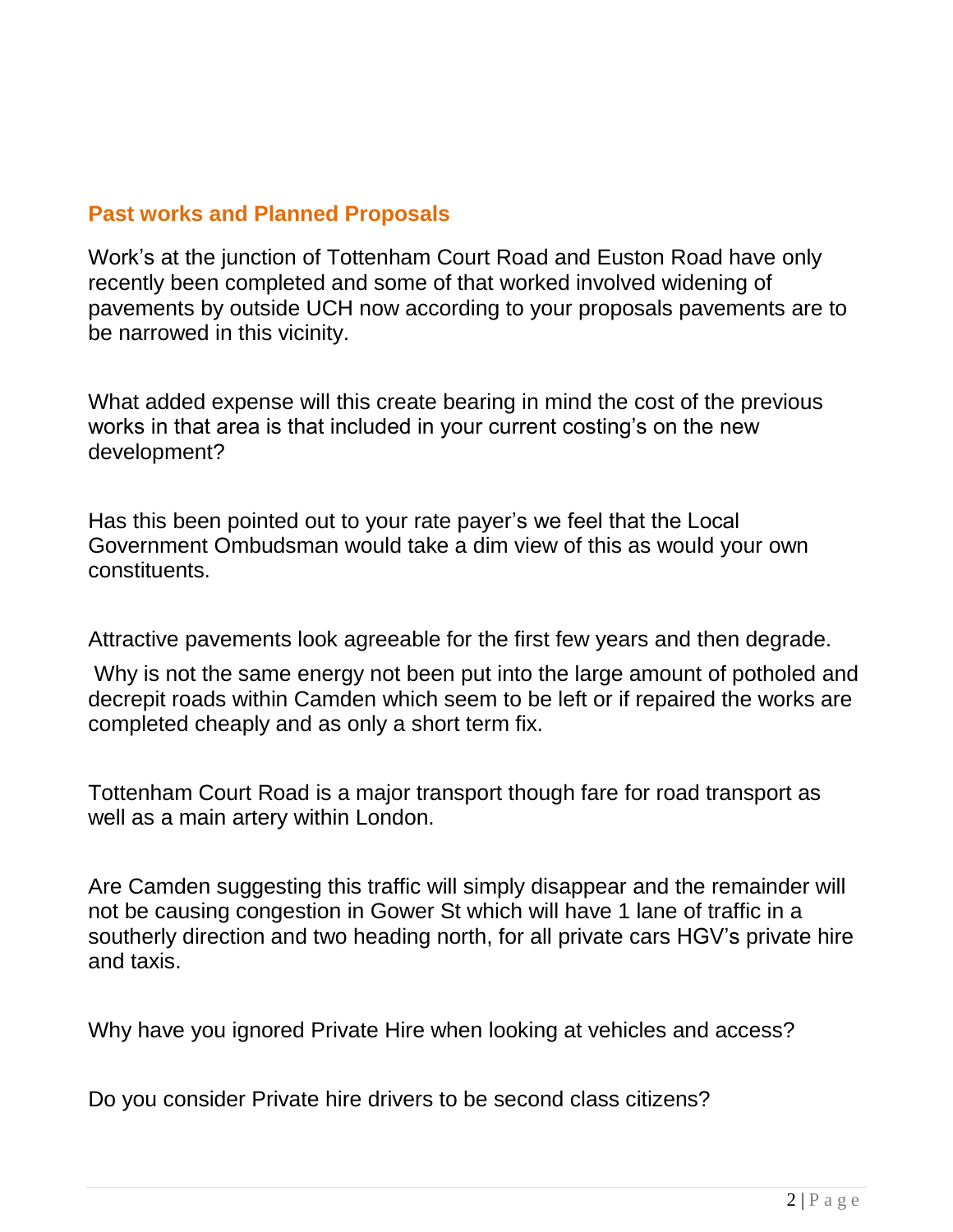Where are you suggesting private hire pick up their prebooked customers from on a narrow road which is a mixture of business, Education, Medical, Residential, Retail and hotels. This problem is naturally enhanced when you include the Elderly, Those with Disability or Perhaps other issues.

#### **Pedestrian Flow**

Looking at Camden's Plans for Tottenham Court Road. We as professional drivers have never seen pavements overcrowded with pedestrians as you suggest. It is our opinion that others would not either.

Can we as organization with a vested interest see these figures Or complaints?

We can only assume you need more pedestrian crossings as TFL own figures show many accidents are caused by the London busses and that this flow will only cause further delays.

Perhaps pedestrian underpasses would make more sense for all your road planning to avoid the danger you perceive.

There is no doubt this would increase vehicle flow as well as improving safety.

As most individuals are already aware the diagonal crossing at Oxford circus is a very different location to Tottenham Court Road.

In view of the existing subways there is no earthly reason to add such as white elephant to London especially in view of the cost of this bauble alone.

The crossing at Oxford Circus has created more traffic traveling South as the bus lane was removed and has forced all other road transport to converge onto one Lane after crossing Oxford Circus. These works were completed at a huge cost to the tax payer of over £5 Million but actually what has it achieve?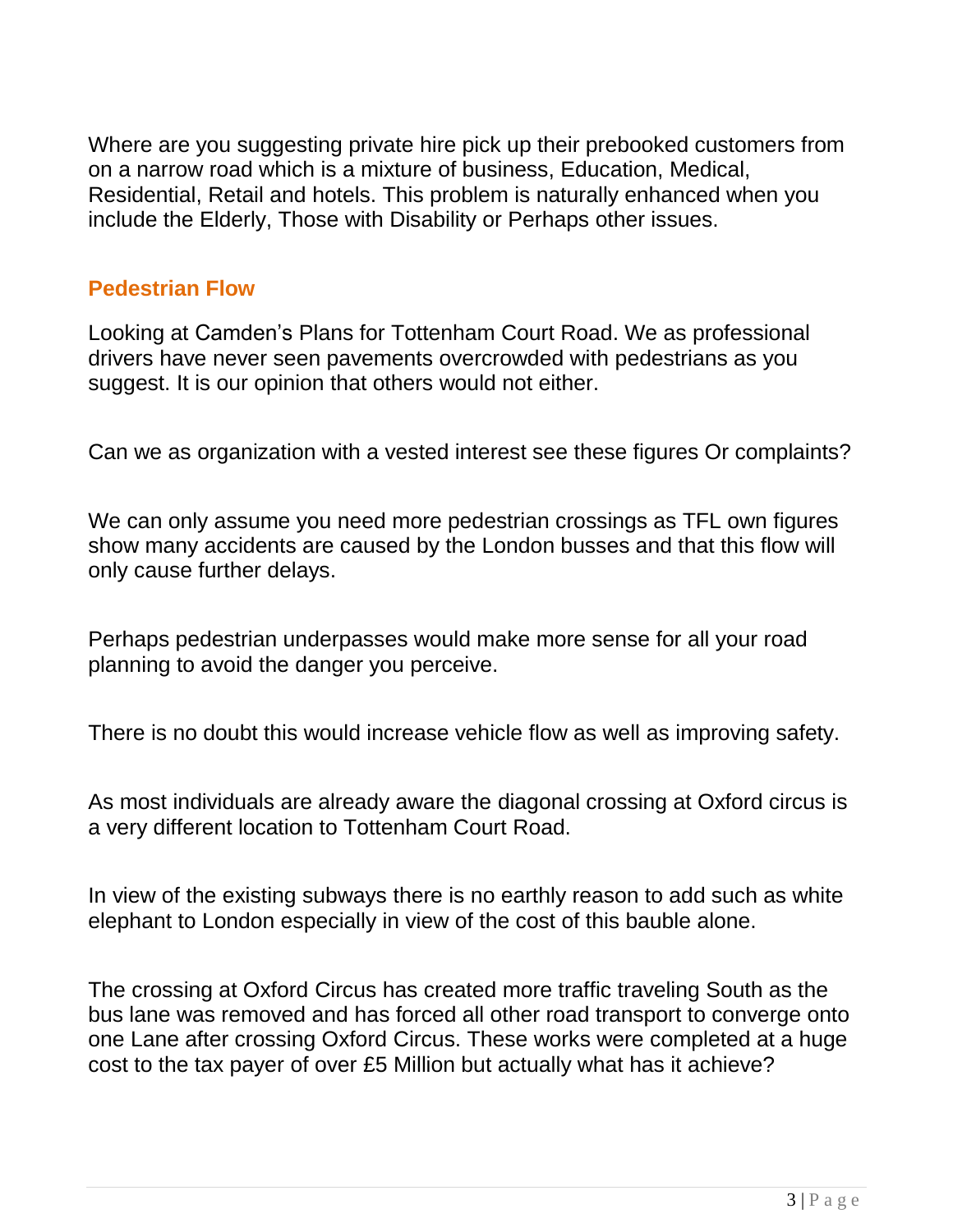Camden's answer would be interesting reading.

In your presentation it is stated that bus passengers will be able to leave and arrive at Tottenham Court Road by bus. Is that not already the case?

It seems much of this traffic will have no choice but to use Euston and Marylebone Road which figures already suggest is one of the highest polluting in London and in fact Europe additionally causing more delays and chaos to what is already a troubled section of London.

Is that a sensible approach when London is receiving colossal fines from Europe?

If we are already getting fined by Europe for not reaching emission standards we cannot see how this will improve the matter by squeezing the same amount of traffic onto less road space.

Will Camden be prepared to meet the increased emission costs from its own budgets?

## **Loading Bays & Buses**

We deduce there will be less loading bays in the area than prior to your proposed redevelopment we cannot see a clear practical provision.

Will there be less deliveries in your figures or the same level?

If the levels are same how you do expect goods to be delivered on a day to day basis?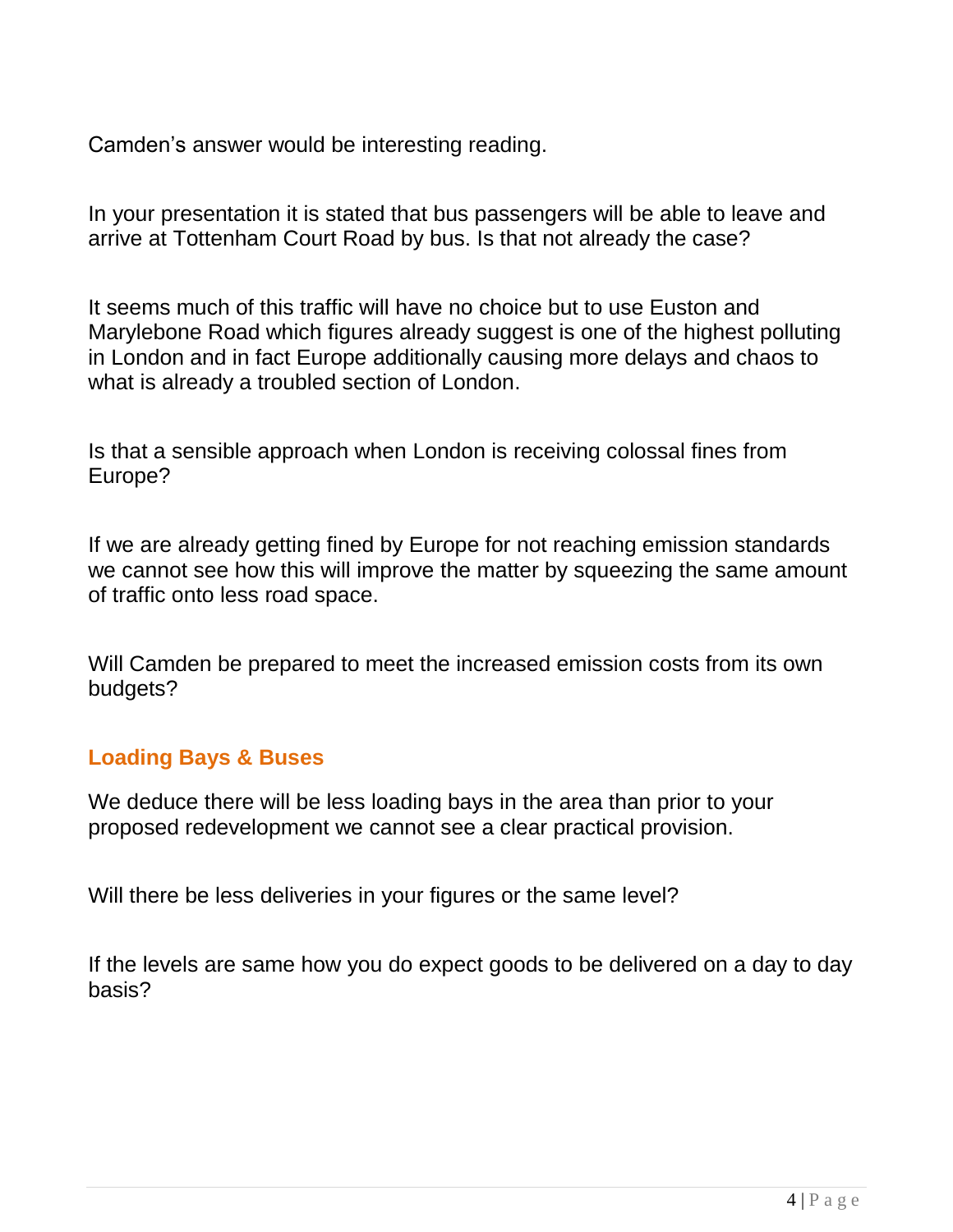With the pressure of traffic deliveries to pedestrian areas become more problematic for drivers who not only need to find bays but face the risk of ticketing by overzealous wardens.

Could we have the estimated increased traffic figures for using Torrington place to access Howland street as we can't see how this will improve traffic traveling West one lane of traffic as opposed to two. Please can you explain how you achieved these figures?

Naturally we are confident that there will be a large increase in traffic as Traffic using Howland Street to travel West will only be able to access this route via Torrington Place.

We cannot see how this will improve traffic flow and reduce Emissions?

Clearly maximum speed limits in these areas will drop to 20mph.

Please can you provide the current accident figures for the area which have been caused by private vehicle taxi and private compared to bus accident figures?

Based on current data we expect bus accident rates to go up with Tottenham Court Road when pedestrian treat the new space as a piazza.

What health and safety provisions do you intend to put in place to mitigate?

We appreciate the need for improved cycle routes across London for the safety of riders but feel Tottenham Court Road could have a safe separated Cycle lane in the same vain as Torrington Place with all Traffic still traveling North.

We don't understand if these proposals go ahead we need an improved cycle lane on Gower Street when cyclists have a safe route on Tottenham Court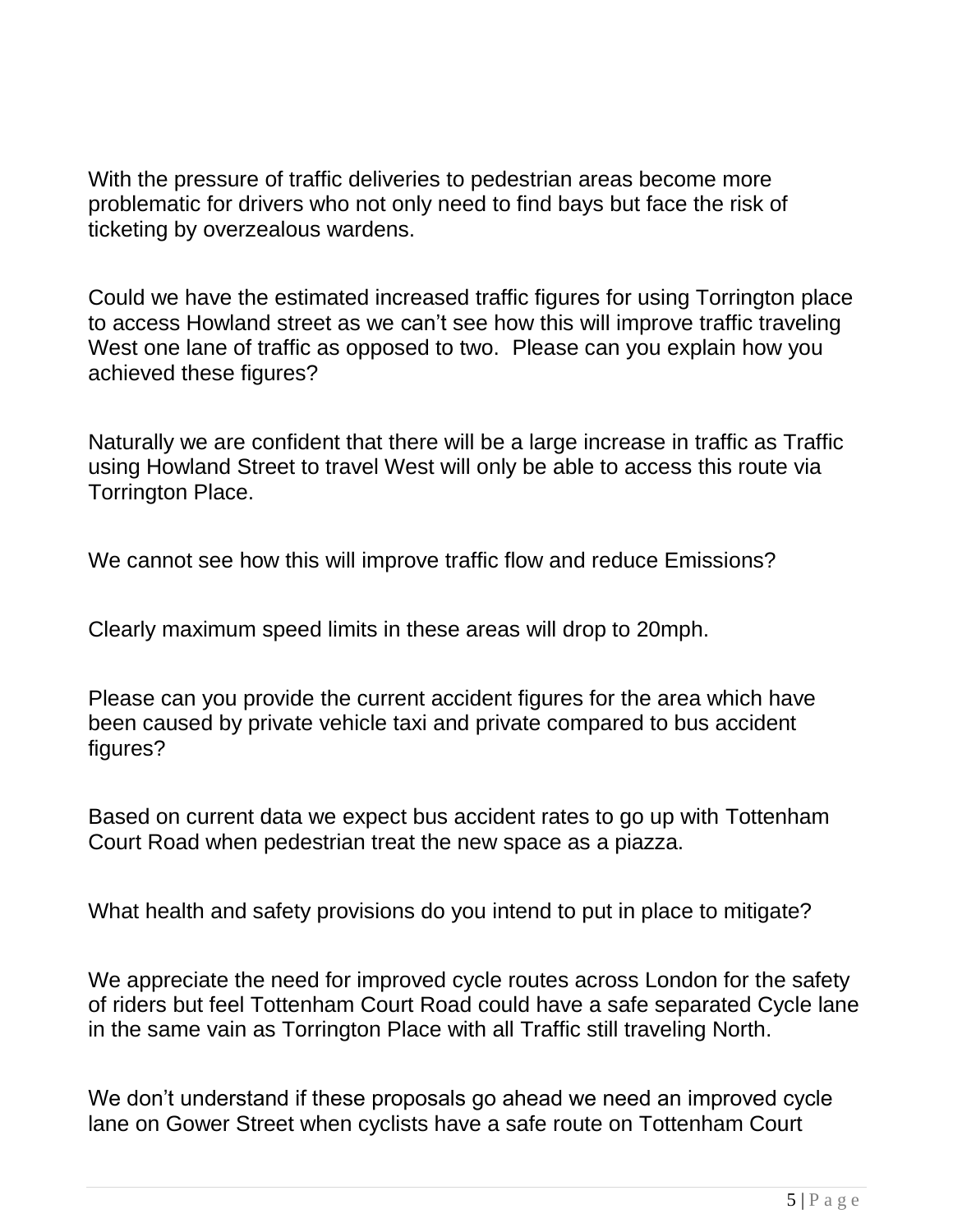Road. Perhaps Cyclists should not be on Gower Street as space for traffic will already be limited due to the greatly increased volumes with traffic moving in both directions.

In Your view how many actual parking space will we be losing which includes resident and disabled bays and business parking. Where are you suggesting these needed spaces go so not to inconvenience residents etc. Who live/ run businesses.

#### **Gower Street**

Firstly could we see your figures for the said speeding problems of the area. Again as professional drivers we do not witness many police speed checks. Why has this data not been provided if there is ongoing ignorance of speed restrictions?

What are the casualty figures for this road?

Why have no electronic signs been installed to warn of restrictions?

The street has many residential and business properties on it there a modicum of allocated parking spaces. What provision has been made for these groups?

Where are the bays for the Mayors electric smart cars allocated pick/up drop off points. Are these in your plans?

Why do we need cycle lanes on Gower Street when there is already provision in Tottenham Court Road?

Are the loading bays heading North sufficient for the amount of business in the area.

As there will not any disabled bays how are suggesting disabled people get to their properties or appointments if they have.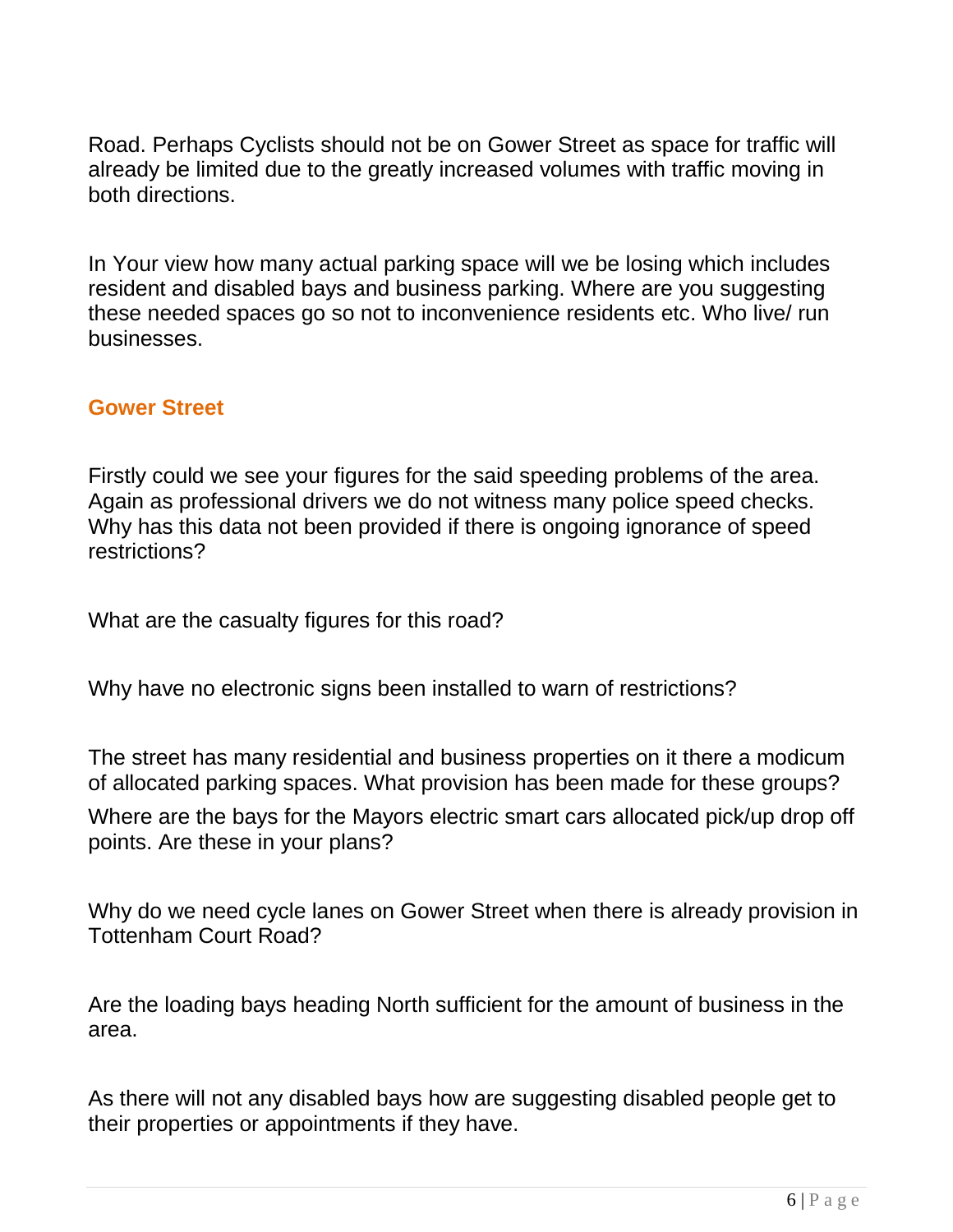Where are the available spaces for taxi or private hire to collect pre-booked passengers?

You are proposing that there will be two lanes for traffic heading north and one south how will the road cope given the displaced volume of traffic.

Your proposal does not seem to mention the amount of traffic lights in either Tottenham Court Road or Gower Street.

What are the numbers and where do you propose them to be situated.

What are your figures for increased emissions on Gower Street as a result of these changes?

What is the proposed speed limit?

In relation to hospitals how are you suggesting the infirm are picked up/ Dropped off if parking is removed?

Will there be right/left turn onto Gower St from Chenies Street. What provisions are in place for Store Street?

The same issue will exist with regard to traffic traveling in either direction on Gower Street.

#### **Green Spaces**

We cannot see the reason for more green public space when we have Regents Park in walking distance and again the loss of parking in Alfred Mews, Surely Alfred Mews is a viable area for public hire and private hire to await their prebooked customers.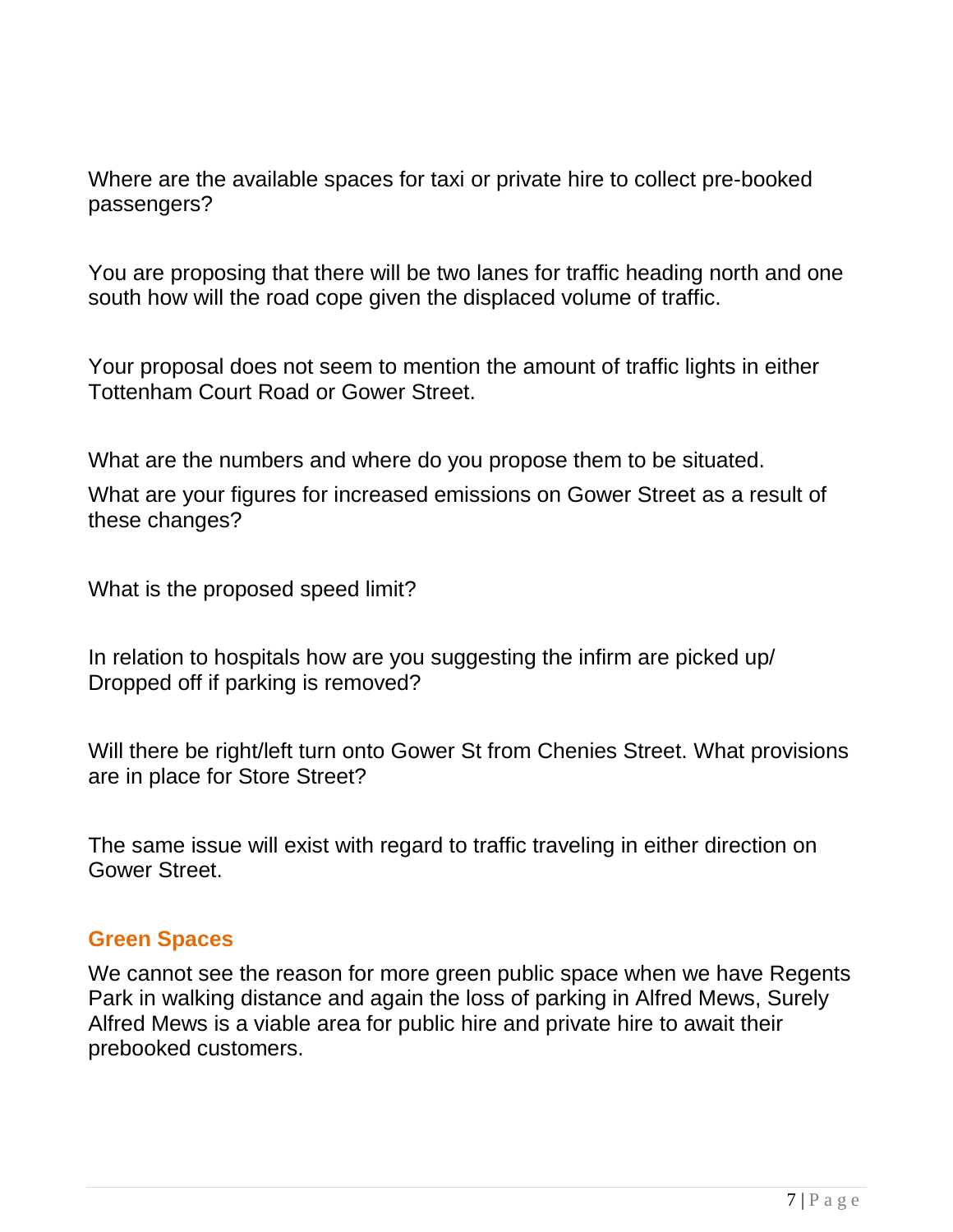What is the actual volume of traffic per hour in the St Giles Junction of Totten Court Road and Oxford Street?

Denmark Street is already a narrow one way street and your proposing to increase pavement size with deliveries alone this will make this already underutilized street inaccessible.

What are your figures for the speed of traffic in Denmark Street? More often than not when our members are on Denmark Street traffic is obstructed by lorry's delivering.

Surely a sensible way to alleviate some of the high volumes of traffic is to impose rules on HGV s so they they do not pass through this part of London at peak times and delivery's only during off peak periods.

We would recommend a 7.00 AM to 7.00 PM blanket ban in this area.

This would reduce congestion, emissions (TFL own figures show bus and HGV account for 27% of emissions) Cycling would be safer as figures suggest the majority of serious or fatal accidents occur with these larger vehicles.

As you state Huntley Street is an area full of hospitals and your proposing to remove parking which is often used by family's collecting and waiting for their relatives.

Where will these people be able to wait to collect their sometimes very ill relatives, many of these patients are having cancer treatment and as such need to be in a vehicle to avoid infection and cannot often mix in public areas as their immune system is low which means they are more prone to other illness which in those conditions could prove fatal.

The hospitals themselves have plenty of open space internally so the need for further outside rest space is negligible if not unnecessary.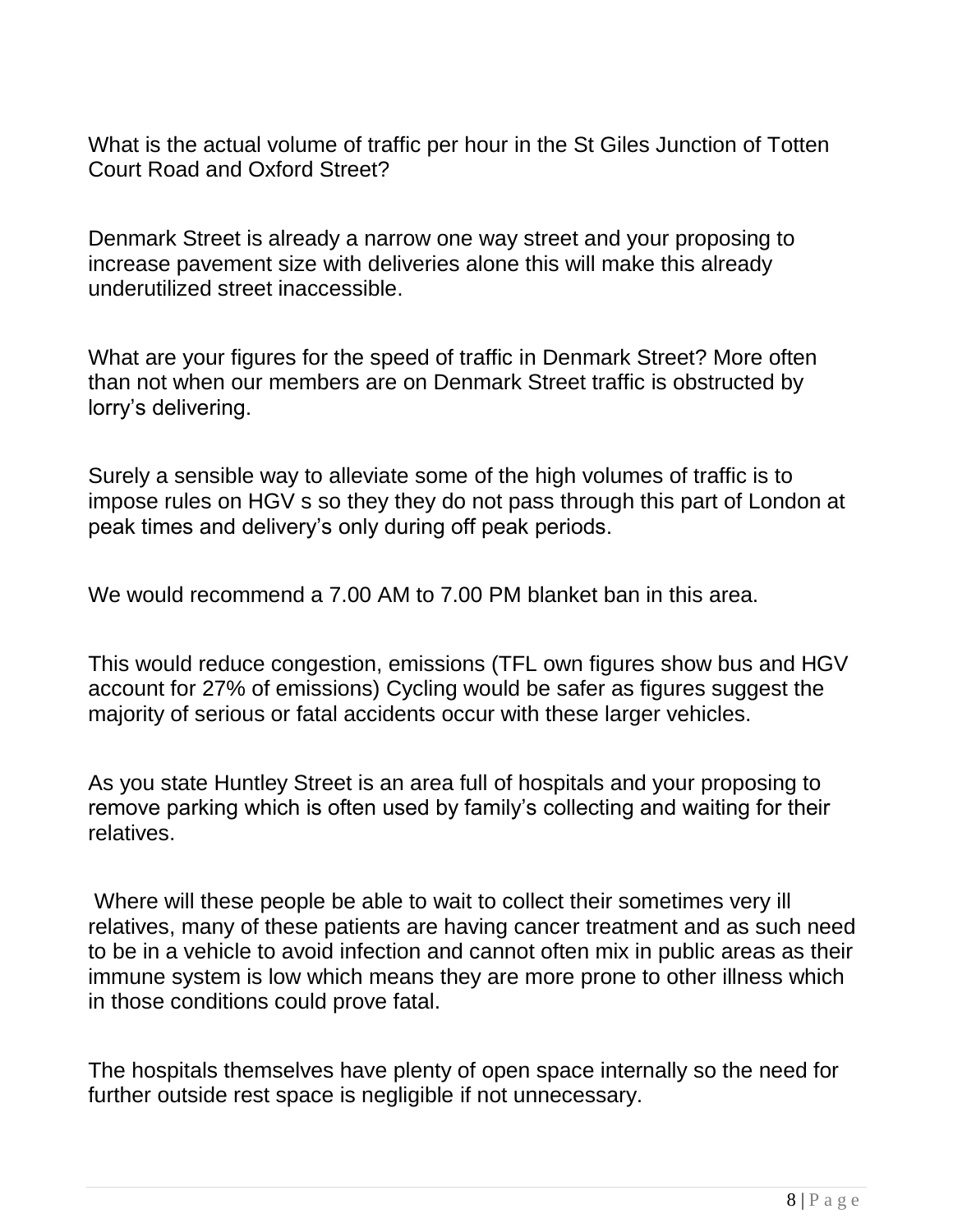## **Whitefield Gardens**

As you suggest a site where anti-social behavior is prevalent. Is there going to be increased CCTV and currently how often do the local Safer Neighbourhood Team walk the area as police presence usually reduces the impact.

Should we assume more funds will be spent on Warden Patrols?

Can we based on your own evidence assume that foliage, Signage and Equipment will be damaged by those people with anti-social behavior on their minds.

Perhaps you can divert this element too perhaps your park in Alfred Mews?

### **New Oxford Street**

Your own figures show that traffic on Bloomsbury Street junction of New Oxford Street is heavy and often congested but you are suggesting Bloomsbury Street as a two way street.

Is it not logical to assume this and your other proposals will create more congestion, but are we being cynical if we suggest that your actually moving the problem into the London Borough of Westminster to reduce Camden's emission and congestion.

Could it not be that some of the increased traffic now seen on Tottenham Court Road be down to the fact that Camden High Street is now a 20mph max speed limit and the road itself is now narrower.

As one can witness with Parkway the flow of traffic has deteriorated since the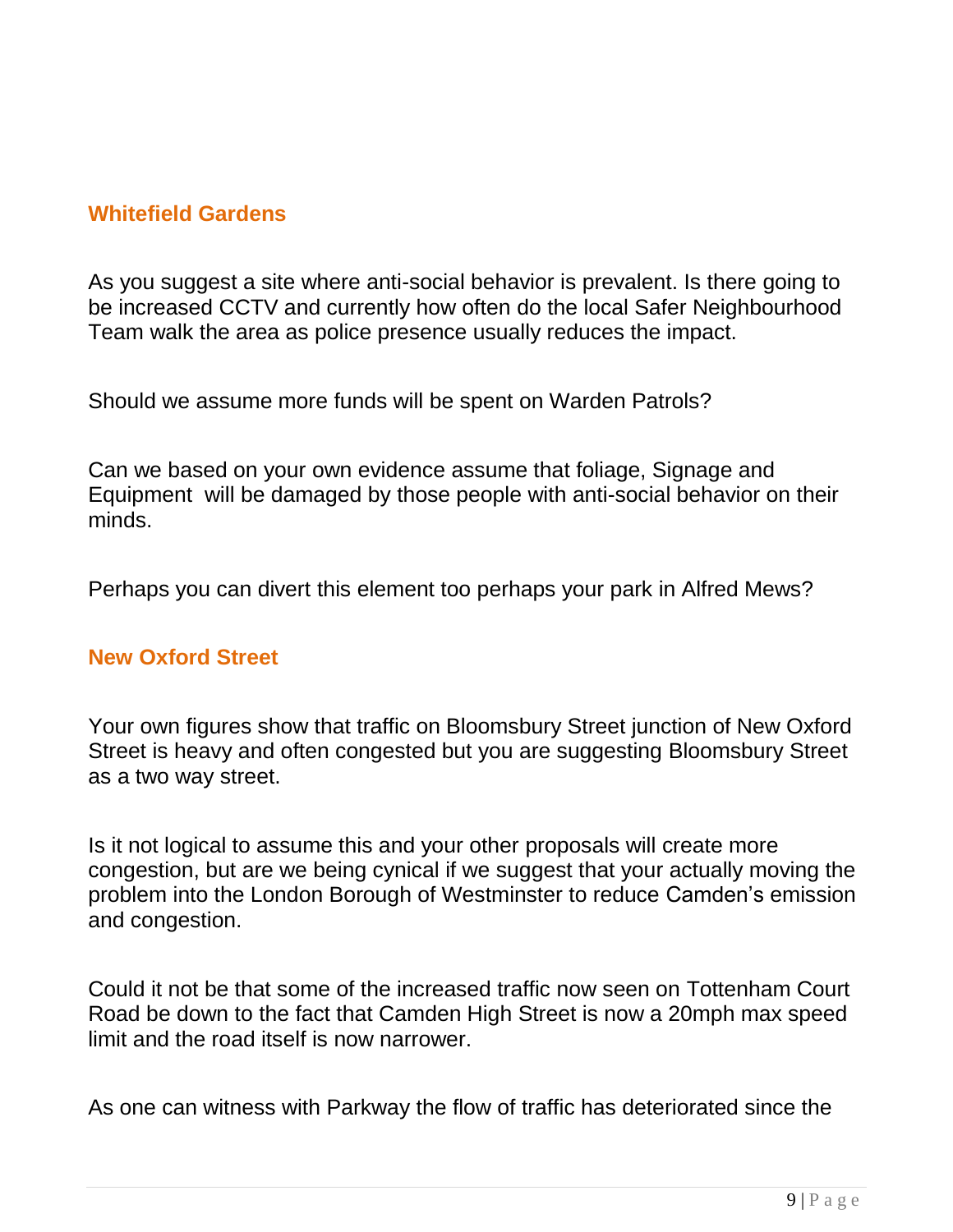implementation of reduced lanes here and other areas of your borough.

This has clearly increased vehicle displacement and is a dangerous route for cycles negotiating the vehicle's.

### **Southampton Row**

At present the traffic flow approaching Southampton Row creates consistant delays from the edge of Covent Garden past the museum area and on to the junction of Southampton Row.

Buses, Taxis, Private Hire and Commercial vehicles as well as cycles jostle for position and space.

The flow of traffic is slow to stationary and will only be exacerbated by further road closures in the vicinity.

Unless a practical plan to alleviate this issue further congestion and gridlock will ensue.

### **Covent Garden Environs**

Covent Garden is unique as it allows travelers access to various locations such as Strand and Across the Waterloo Bridge to access to the Trafalgar Square area.

To cut roads out will force traffic on to Holborn and Charing Cross Road the result being further Gridlock as traffic flow in to Trafalgar Square from Charing Cross alone is unable to feed more than a few cars at once in to the square.

The ongoing Chaos will spread to the Soho district and therefore on to Shaftesbury Avenue.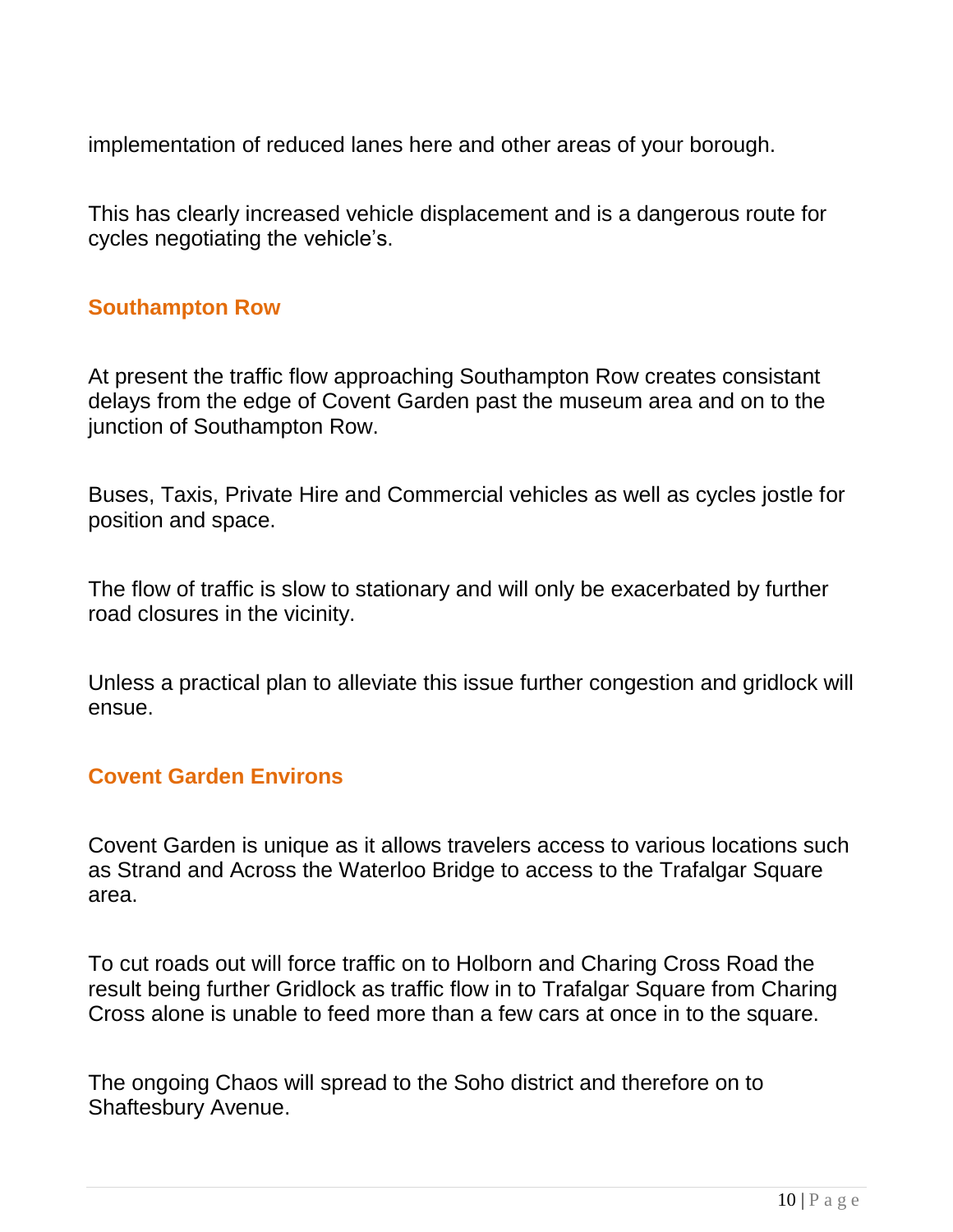To create further delays in an already overcrowded city will not as you foresee force individuals on to public transport it will increase as more road users seek side routes.

This will in turn slow public transport more.

As London grow traffic flow increases.

## **The GMB Bus /Tram Terminus Plan**

GMB have what we think is an interesting suggestion.

We Suggest West of Oxford Street by Marble arch a Bus/Tram terminus where buses started/ended their journey and a similar Terminus on the junction New Oxford Street and Tottenham Court Road and have a tram system on Oxford Street itself running between the terminuses.

This would reduce emissions and congestion of which the London bus is a large contributor of and indeed as figures show a large purveyor of serious injury or death.

### **Summing up**

In your proposal what are your figures with regard to loss of physical road space, parking space and amounts of revenue lost in terms of increased journey time spent in traffic.

London itself has the largest population in Europe and is a major working city to the envy of the world.